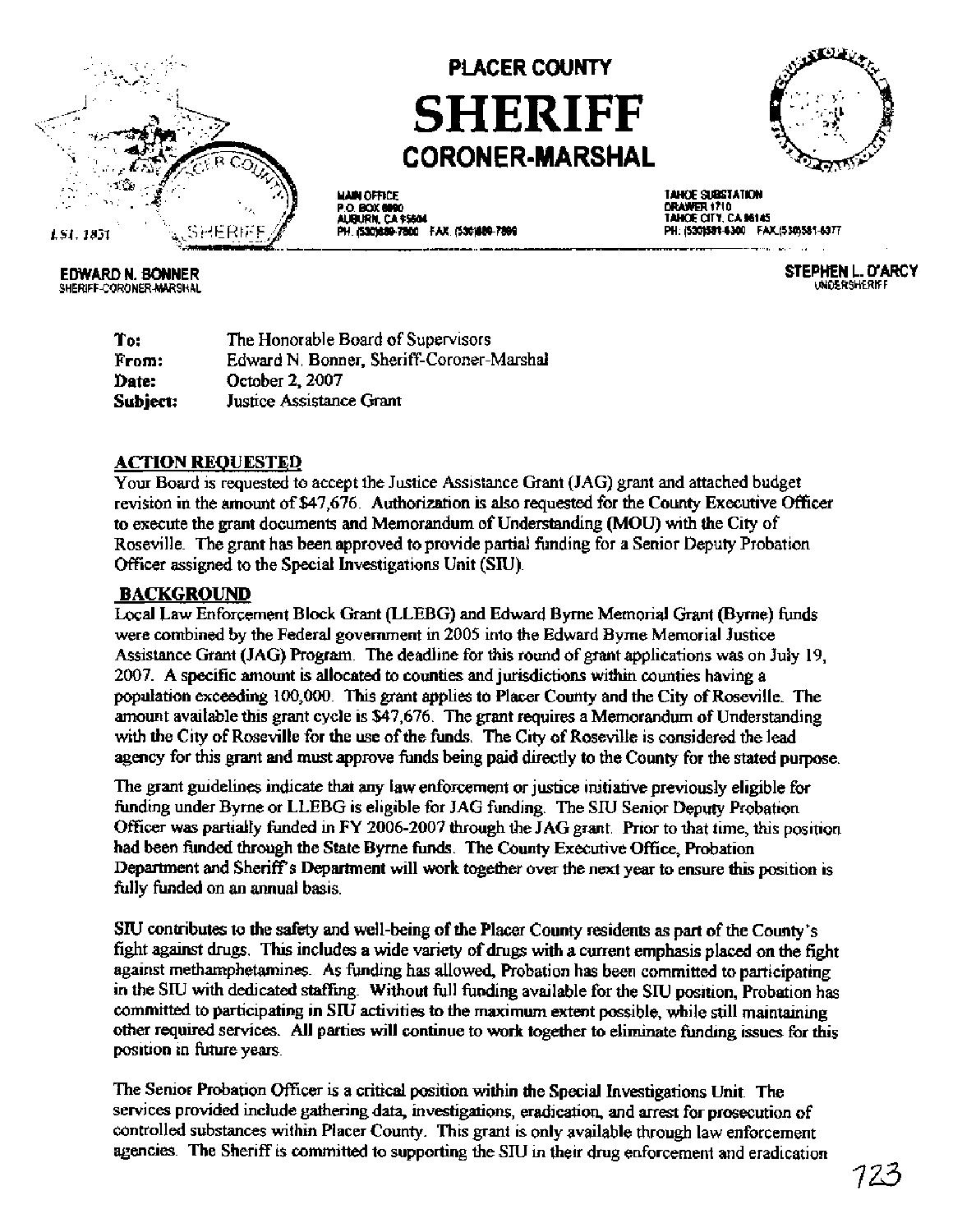efforts for programs such as the Placer Methamphetamine Initiative. The Sheriff is willing to forego other priorities to support this funding being applied to the Senior Probation OMicer.

Pursuant to the grant guidelines, the grant must be made available for review by the governing body and the public. In addrtion, an MOU must be approved by your Board and the City of Roseville. Final award of the grant has been made, but funds will not be released without approval of the MOU. Your Board's review and authorization of the grant award and MOU, along with the related budget revision is requested. Further authorization is requested for the County Executive Officer to execute all related documents.

#### **FISCAL IMPACT**

The funds provided by this grant will be included in the final budget as approved by the attached budget revision. These funds will help offset costs of the Senior Deputy Probation Officer and reductions experienced in State ADA funding in this program **area** Alternative funding sufficient for this position is being pursued by both the Sheriff's Department and Probation in a cooperative effort to continue this program at the level needed. The estimated fully loaded cost for a Senior Deputy Probation Officer is **\$129,000.** The JAG grant provides funding for approximately 37% of this position. **On** September **18,2007,** your Board approved State Anti-Drug Abuse (ADA) Enforcement Program grant funds in the amount of \$51,542 to be applied to this position as well, leaving a funding gap of approximately \$29,670. The Probation Department will review the placement of this position in the **SlU** assignment with the CEO to determine whether to absorb this position into their regular work force or to continue **this** assignment through alternative funding available.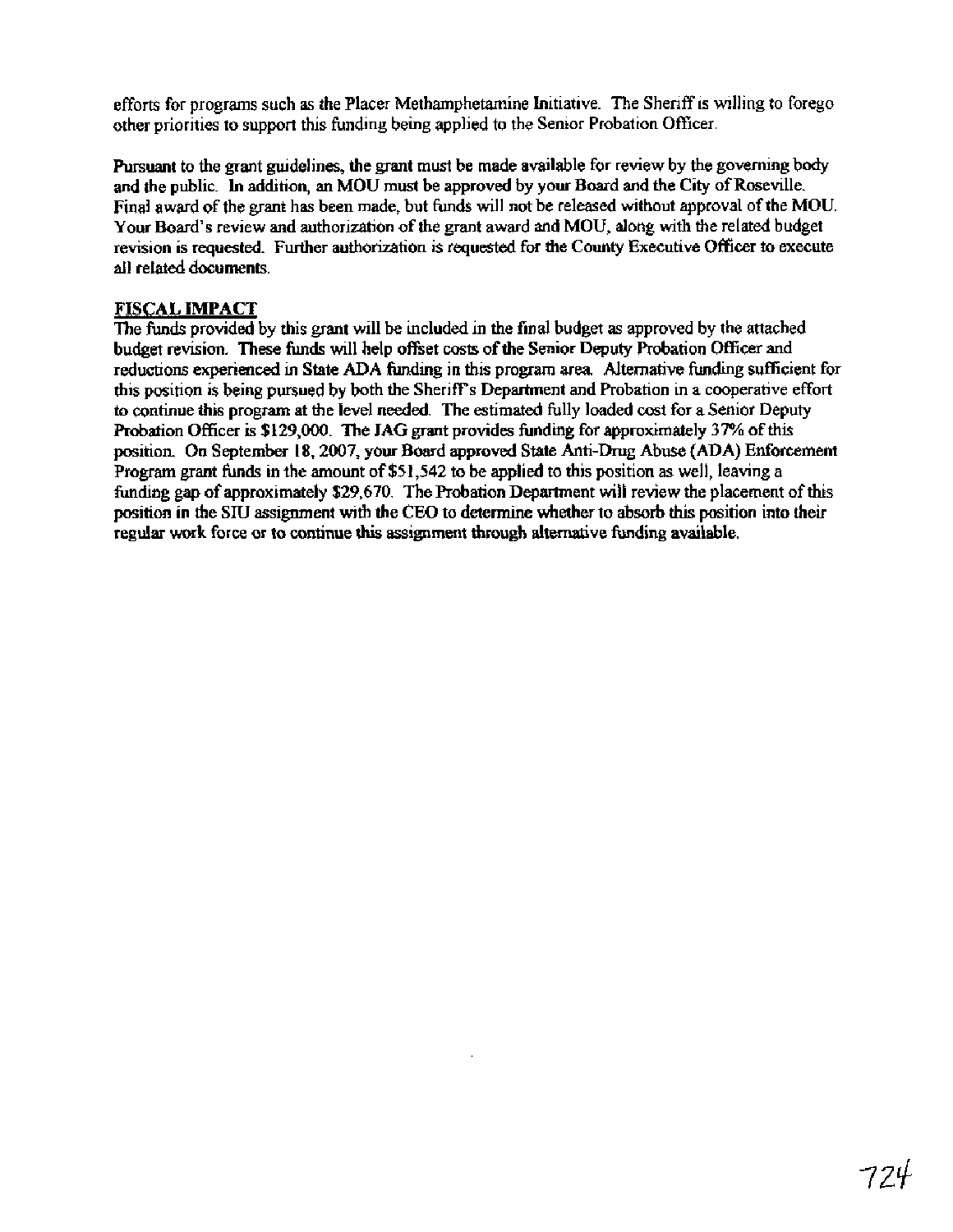$1,823.00$  $5.996.00$ 9,185.00 2.089.00  $1.753.00$ 27,050.00 47,676,00 **THOONY Board of Supervisors Muditor-Controller** Attachment B **MO** County Executive  $\frac{GH}{|Sub \text{ GL}|}$ 3/19/07  $1$  of 1 **PAS DOCUMENT NO. APPROPRIATION ADJUSTMENT** Budget Revision.# Proj.<br>No. Modify final budget, increasing revenues from Department of Justice for the 2007 JAG grant  $\overline{\mathbf{z}}$ <u>ब्ध</u> 1303 1310  $-1315$ Date: Page  $|301|$  $\frac{1}{2}$ **TOTAL** <sup>:</sup>  $\frac{1}{2}$  $\frac{32180}{2}$  $92180$ 92180 92180 **9218D** 92150  $\boldsymbol{\delta}$ **ADAGNT ADAGNT ADAGNT ADAGNT** ADAGNT **ADAGNT TC** CodeRey OCA Ť Reserve Cancellation Required Establish Reserve Required BUDGET REVISION 20 014  $\mathbf{F}$  $\overline{a}$  $\overline{6}$  $\overline{5}$  $\overline{5}$ PLACER COUNTY Gash Transfer Required **E**<br>8 ब्र ৱ  $\overline{a}$ 20 इ 47,676.00 47,678.00 **AMOUNT** ķ,  $\mathbb{A}$ ŕ ESTIMATED REVENUE ADJUSTMENT ່ G/L<br>|ຣub GL )<br>پر Proj.<br>No. ζ. aa 1<br>L3 **Total**<br>Lines F 7232 **TOTAL** 83 Board of Supervisors 02412 PCA Department Head Auditor-Controller REASON FOR REVISION: Total \$ Amount 96,362.00 **ADAGHT OCA** No. CodeRev Distribution:<br>All copies to<br>Auditor<br><sub>Rev</sub>erings  $\overline{\mathbf{g}}$ No. Type **Dept Doc**  $\tilde{\mathbf{a}}$ ē  $\overline{a}$ 20

\_\_\_\_\_\_\_\_\_\_\_\_\_\_\_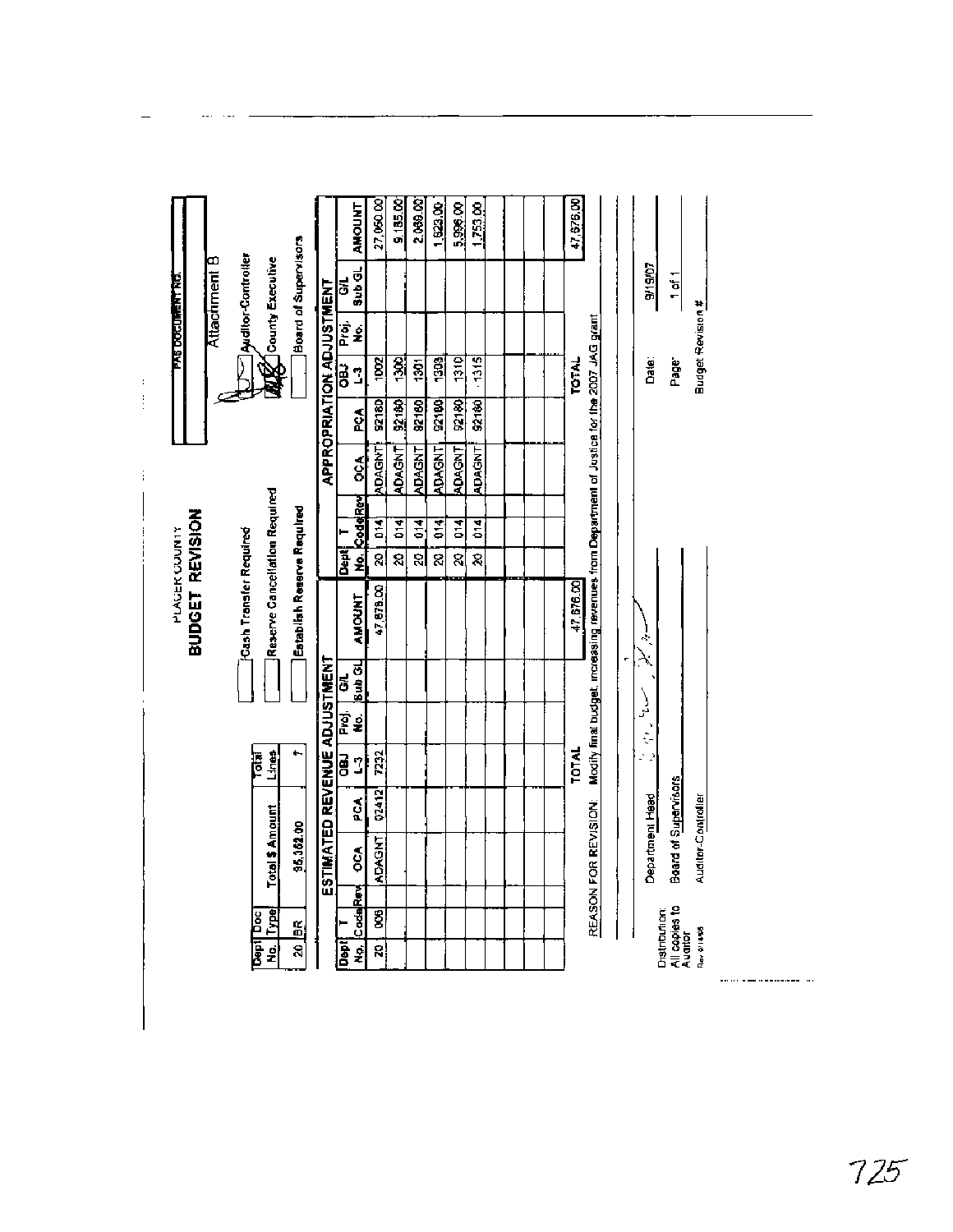

Department of Justice Other of Justice Programs

 $P_x \text{V}(B) = 1 - 116 - 5$ Bureau of Justice Assistance Grant

а дусдар ХСМИДК — 200° ОБВХ-(015 THREE DRUNE NAME AND ADDRESS (Including Zip Code). Placer Coanis<br>173 Folweiler, Veenoe, Roeon 200<br>3 olimai, CA 950 (2 3. PROJECT PERIOD FROM Be-H.2006 FO 69-30-2016 REQR20H6 TO #9 30'2014 BUIXED PERIOD: E30M 6. ASSARD DATE: 09-12-2907. 2 ACTRIN TA, GRANITE IRS VI NDOR NO. **Addis S-SUPPLEMENT NUMBER**  $\Phi$  (or  $\Phi$  )  $\Xi$  $401\,$  $\pm 0$ A PREVIOUS AWARD AMOUNT. **SPROJECT BILLS 10 AMOUNT OF THIS AWARD** \$40,676 Anti-Deug Acas neo IL TOTAL AWARD. \$47,676

#### 12. special conditions.

SIL AROVE GRANT PROBLET IS APPROVED SOBJECT TO SUCH CONDITIONS OR LOBITATIONS AS ARE SUFFORTH.<br>UN THE AT EXCIRCI PAGE(S).

15 SEA REFORMATO HORD Y FOR GRANT

abis project is supported index 42 U.S.C. 3759(a) (IDA) - JAC Football

**13 ML RIGHT OF PAYMENT** 

**FAPRS** 

| AGENCY APPROVAL<br>10 TOPED SAME AND TITLE OF APPROVING OFFICIAL                               | <b>GRANDEL ACCEPTANCE</b><br>16 PYPED NAME AND TITLE OF AUTHORIZED GRANTEE OFFICIAL |
|------------------------------------------------------------------------------------------------|-------------------------------------------------------------------------------------|
| <b>Dominist S. Flymar</b><br><b>Birector, Bareau of sustite A systemed</b>                     | Thomas Miller<br>Charas Impeanoe Ordeer                                             |
| 12. SIGNATURE OF APPROVING OFFICIAL                                                            | 19 SIGNATURE OF AUTHOR/JUD BECORD OFFICIAL<br>TACTEREL                              |
|                                                                                                | $\cdot$<br>AGENCY USE ONLY                                                          |
| 20 ACEDI NEUNG CLASSIFICATION CODES.                                                           | <b>DUPTARDIS</b><br>21.                                                             |
| FINCAL FIND<br>ĎΝ.<br>DJ 10<br><b>YEAR CHILL</b><br>anc.<br>SURFINISH AMOUNT<br>AL L'<br>RI G. |                                                                                     |
| x<br>$-11.16$<br>碘丁<br>11<br>w<br>Xu.<br>明日                                                    |                                                                                     |

OIF LORN ARE 2 (REV. SIST) BREVIOUS (IDITIONS ARE OBSOLD LE.

OR FORM AND STREET 4 380

 $\sim$  $\bar{z}$ 

 $\sim 10^{11}$  and  $\sim 10^{11}$  $\mathcal{L}(\mathbf{X},\mathbf{X})$  and  $\mathcal{L}(\mathbf{X},\mathbf{X})$ 

 $\mathcal{L}(\mathcal{A})$  and  $\mathcal{L}(\mathcal{A})$  and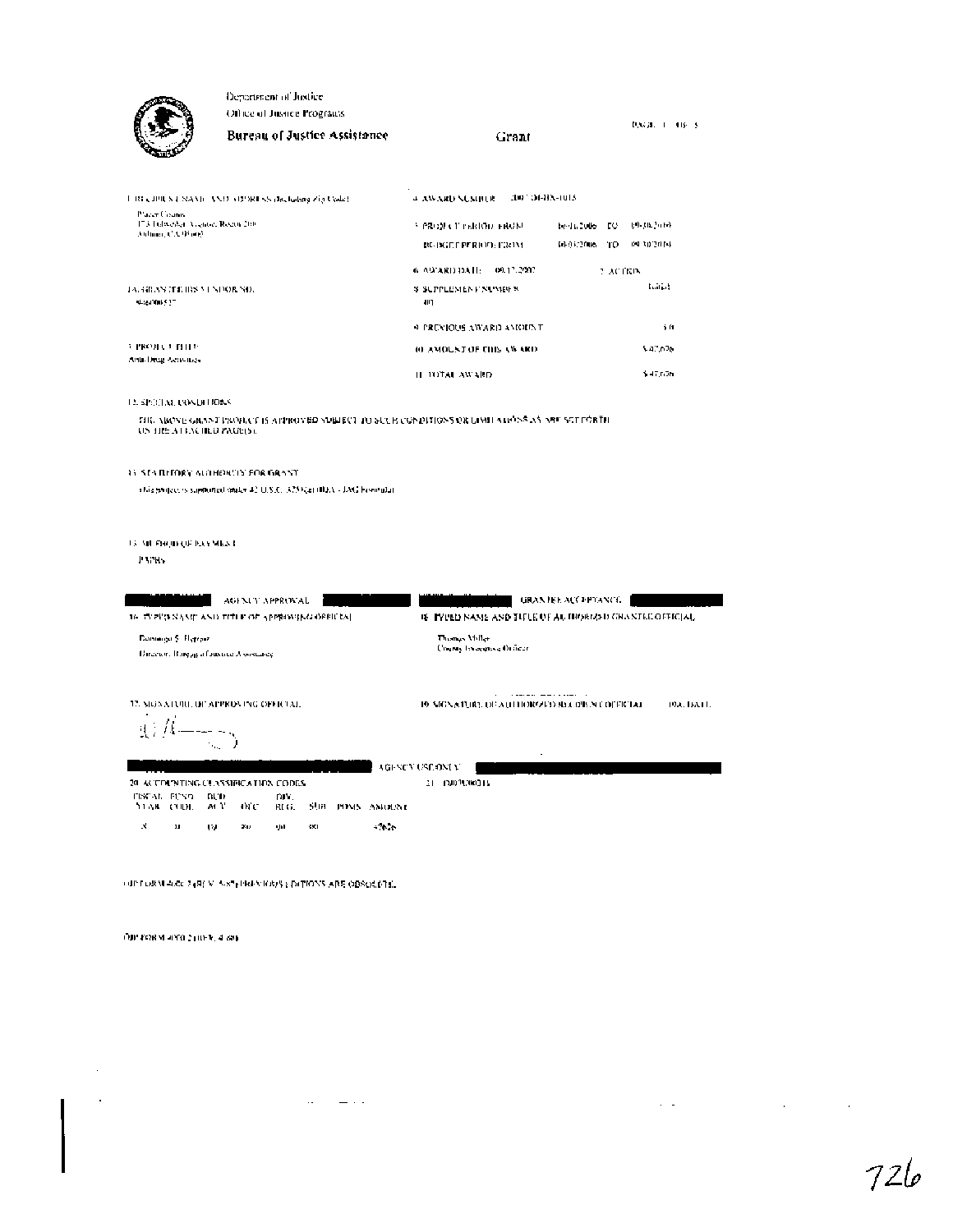

Department of Justice. Office of Justice Programs Bureau of Justice Assistance

#### AWARD CONTINUATION **SHEET** Grant

PAGE 2, OF 3

PROJECT SEXUILE 2007-DERN-1015

on in plan ASSARD DATE

#### SPECIAL CONDITIONS

- The recipiem agrees to comply with the financial and administrative requirements set forth in the current edition of the  $\mathbf{L}$ Office of Justice Pregnams (OB) Financial Guide.
- 2. The recipient acknowledges that failure to submit an acceptable Equal Employment Opportunity Plan (if recipient is required to submit one pursuant to 28 C.F.R. Section 42,302), that is approved by the Office for Civil Rights, is a violation of its Certified Assurances and may result in sespension or termination of funding, until such tane as the recipient is in compliance.
- 3. The recipient agrees to comply with the organizational audit requirements of OMB Circular A-135, Audits of States, Local Governments, and Non-Profit Organizations, as further described in the current edition of the GJP Financial Guide, Chapter 19.
- 4. Recipient understands and agrees that it cannot use any federal funds, either directly or indirectly, in support of the ensement, repeal, modification or adoption of my law, regulation or policy. at any level of government, without the express prior written approval of OJP
- 5. The granice agrees to assist BIA in complying with the National Environmental Policy Act (NEPA) and other related federal onvariantal impact analyses requirements in the use of these grant funds, either directly by the granted or by a subgrantee. Accordingly, prior to obligating grant funds, the grantee agrees to first determine if any of the following senvities will be related to the use of the grant funds.

The grantee understands that this special condition applies to its following new activities whether or not they are being specifically finited with these grant funds. That is, as lung as the activity is being conducted by the grantee, a subgrouves, or any third party and the activity needs to be undertaken in order to use these grant funds, this special condition must first be met. The activities covered by this special condition are:

#### a. New construction:

b. Minor renovation or remodeling of a property either (a) listed on or eligible for listing on the National Register of Historic Places or (h) located within a 100-year Rood plain;

c. A renovation, lease, or any proposed use of a hailding or facility that will either (a) result in a change in its has icprior use of (b) significantly change its size: and,

d. Implementation of a new program involving the use of chemicals other than chemicals that are (a) purchased as an incidental component of a funded scilvity and (b) traditionally used, for example, in office, household, recreational, or education environments.

Appheanon of This Special Condition to Grantee's Existing Programs or Activities: For any of the grantee's or its subgramees' existing programs or activities that will be funded by these grant funds, the grantee, upon specific request from BJA, agrees to cooperate with BJA in any preparation by BJA of a national or program environmental assessment of that funded program or activ-ty.

 $\overline{\phantom{a}}$ 

 $\sim$   $-1$ 

OFFFORM 40002 (RLV, 4-38)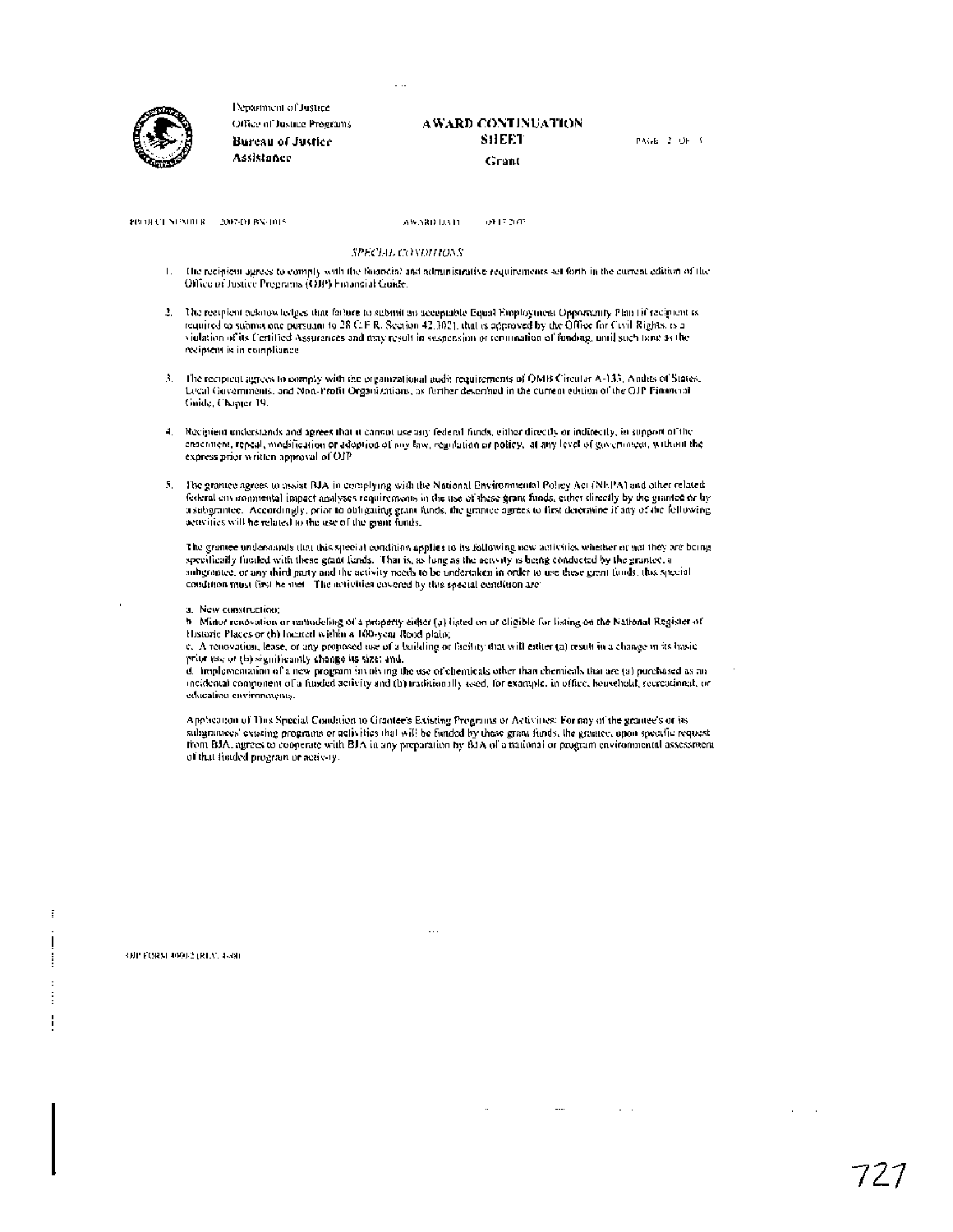

Department of Jesuice Office of Justice Programs **Bureau of Justice** Assistance

## AWARD CONTINUATION SHEET

PART 1-00-3

Grant

PROJECT NEMITAR 2003/02/BN-012

AN VED DATE 49.17.2007

#### SPECIAL CONDITIONS

This special condition (acilitates compliance with the provisions of the National Environmental Policy Act (NEPA). ù. retating to clandestine methamphetamine laboratory operations, including the identification, seizure, or closure of clandestine methomologiquiee laboratories (hereinatter, "meth lab operetions"). No monies from this award may be obligated to support meth lab operations unless the grantee implements this special condition.

The Office of Instice Programs (OJP), in consultation with the Hurean of Justice Assistance, the Dreg Luforeement Administration, and the Öffice for Community Oriented Poticing Services, prepared a Program-level Environmental Assessment (Assessment) governing meth lab operations. The Assessment describes the adverse environmental, bealth, and safety impacts likely to be encountered by faw enforcement agencies as they implement specific actions under their methanological definitions. Consistent with the Assessment, the following terms and conditions shall apply to the grantee for any OJP funded methlab operations:

A. The grantice shall cosine compliance by OJP funded sub-grantees with federal, state, and local cavironmental. health, and safety laws and regulations applicable to meth lab operations, to include the disposal of the chemicals, equipment, and wastes resulting from those operations.

B. The grantee shall have a Mitigation Plats in place that identifies and documents the processes and primis of accountability within its state. This plan will be used to cristre that the adverse environmental, health, and safety impacts demonted in the Assessment are mitigated in a manner consistent with the requirements of this condition.

C. The grantee shall monitor GIP funded meth lab operations to custore that they comply with the following nine mitgation measures identified in the Assessment and whose implementation is addressed in the grantee's Mittgatton. Plan. These mitigation measures must be included as special conditions in all subgrants: (See Part II of this special condition)

7. 1. Provide medical screening of personnel assigned or to be assigned by the grantee to the scizure or closure of clandestine methamphetamine laboratories;

2. Provide Occupational Safety and Health Administration (OSHA) required initial and refresher training for law enforcement officials and all other personnel assigned to either the scizure or closure of clandestine methanophetamore laboratories;

3. As determined by their specified duties, equip the personnel with OSHA required protective wear and other required safery equipment.

4. Assign properly trained personnel to propere a comprehensive contamination report on each scized closed laboratory

5. Utilize qualified disposal personnel to remove all chemicals and associated glassware, equipment, and contaminated materials and wastes from the sire(s) of each seized laboratory:

6. Dispose of the chemicals, equipment, and contaminated materials and wastes at properly licensed disposel facilities. or, when allowable, at properly licensed recycling facilities:

7. Morator the transport, disposal, and recycling components of subparagraphs numbered 5, and 6, immediately above in order to ensure proper compliance,

8. Have in place and implement a written agreement with the responsible state covironmental agency. This agreement must provide that the responsible state environmental agency agrees to (i) timely evaluate the environmental canditionat and around the site of a closed clandestine faboratory and (ii) coordinate with the responsible party, property owner. or others in ensure that any residual contamination is remediated, if determined necessary by the state environmental agency and in accordance with existing state and federal requirements; and

9. Have in place and implement a written agreement with the responsible state or local service agencies to properly respond to any minor, as defined by state law, at the sne. This agreement must ensure immediate response by qualitical personnel who can (i) respond to the potential health needs of any minor at the site; (ii) take that mover into protective costody unless the minor is enminally involved in the meth lab activities or is subject to arrest for other enminal violations; (iii) ensure immediate medical testing for methamphetannine toxicity; and (iv) arrange for any follow-up medical tests, examinations, or health care made secessary as a result of methamphotamine tuxicity.

DRI FORM 4000 219(£N) 4.83)

البارية ولإيداد المروسي والوارد والتاريب المتارين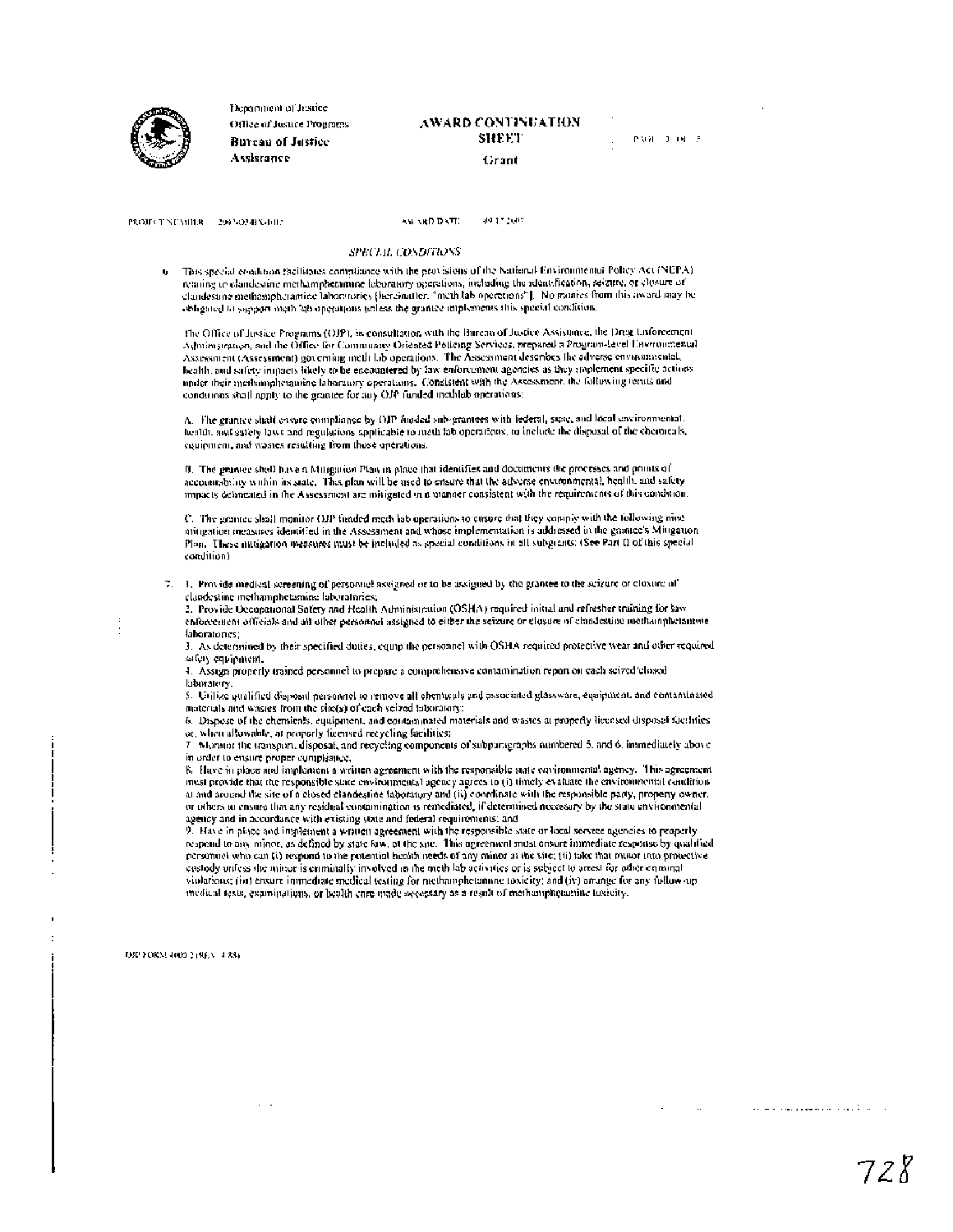

Department of Instee Office of Justice Programs. Bureau of Justice Assistance

#### AWARD CONTINUATION SHEET Crant

PAGE 4, OF 5

 $\alpha = \omega \left( \omega \right)$  ,  $\omega$ 

PROJECT NUMBER - 2055BERN 1003

As ARD DAYE 16.170900

#### **SPECIAL CONDITIONS**

- The recupient agrees to submit to BJA for review and approval any curricula, training materials, or any other written x materials that will be published, including web-based materials and web site content, dirough funds from this grain at least dirty (30) working days prior to the targeted dissemination date
- 9. To avoid duplicating existing networks of IT systems in any initiatives thould by BJA for law enforcement information sharing systems which involve interstate connectivity between jurisdiction, seen systems shall employ, to the extent possible, existing networks as the communication buckbone to actueve interstate connectivity, unless the gramee can demonstrate to the sausfaction of BIA that this requirement would not be cost effective or would empair the functionality of an existing or proposed IT system.
- 10. In support public safety and justice information sharing, OJP requires the grantee to use the National Information Exchange Model (MEM) specifications and guidelines for this particular grant. Grantee shall publish and make available without restriction all schemas generated as a result of this grant to the component registry as specified in the guidelines. For more information on compliance with this special condition, visat http://www.uiem.gov/implementationguide.php
- 14. The recipiem is required to establish a trust flind account, (The trust fund may or may not be an interest bearing account.) The linid may not be used to pay debts incurred by other activities beyond the scope of the Edward Byrne Memorial Justice Assistance Grant Program (JAG). The recipient also agrees to obligate and expend the grant funds in the trial final tinefactory interest earned) during the period of the grant. Grant funds (including any interest camed) and expendical part in the rest camed in the control camed in the control of the grant period mass he after the end of the grant puriod, along with the final submission of the Financial Status Report (SF-269).
- 12. The grantee agrees to comply with all reporting, data collection and evaluation requirements, as presenbed by the BFA in the program guidance for the Justice Assistance Grant (JAG). Compliance with these requirements will be monitored by BJA.
- 13. The recipient agrees that may information technology system funded or supported by OJP funds will comply with 28-C.F.R. Pan 23. Criminal Intelligence Systems Operating Policies, if OJP determines this regulation to be applicable.<br>Should OJP determine 28 C.F.R. Pan 23 to be applicable, OJP may, at its discretion, perform and<br>its of t 3789g(c)-(d). Recipient may not satisfy such a fine with federal funds.
- 14. The recipient agrees that all meome generated as a direct result of this award shall be decryed program income. All program meome naist be accounted for and used for the purposes under the conditions applicable for the use of funds under this award, including the effective edition of the OP Financial Guide and, as applicable, citaer (1) 28 C.F.R. part 66 or (2) 28 C F.R part 70 and QMB Circular A-110. Further, the use of program means must be shown on the quarterly Financial Status Report, SF269.
- The recipient agrees to ensure that the State Information Technology Point of Contact receives written notification  $15$ regarding any information technology project funded by this grant during the obligation and expenditure period. This is to facilitate communication among local and state governmental entities regarding various information technology projects being conducted with these grant funds. In addition, the recipient agrees to maintain an administrative file documenting the accting of this requirement. For a list of State Information Technology Points of Contact, go to http://www.ojp.usdoj.gov/ec/states.htm.
- 16. Grantee agrees to comply with the requirements of 28 C.F.R. Part 46 and all Office of fustice Programs policies and procedures regarding the protection of human research subjects, including obtainment of Institutional Review Board approval, if appropriate, and subject informed consent-

فكفاء والمستحدث والقائد

OF FORM 40002 (RFV 4-88)

and the second control

 $\mathcal{L}=\mathcal{L}$ 

The contract and completely and contract the con-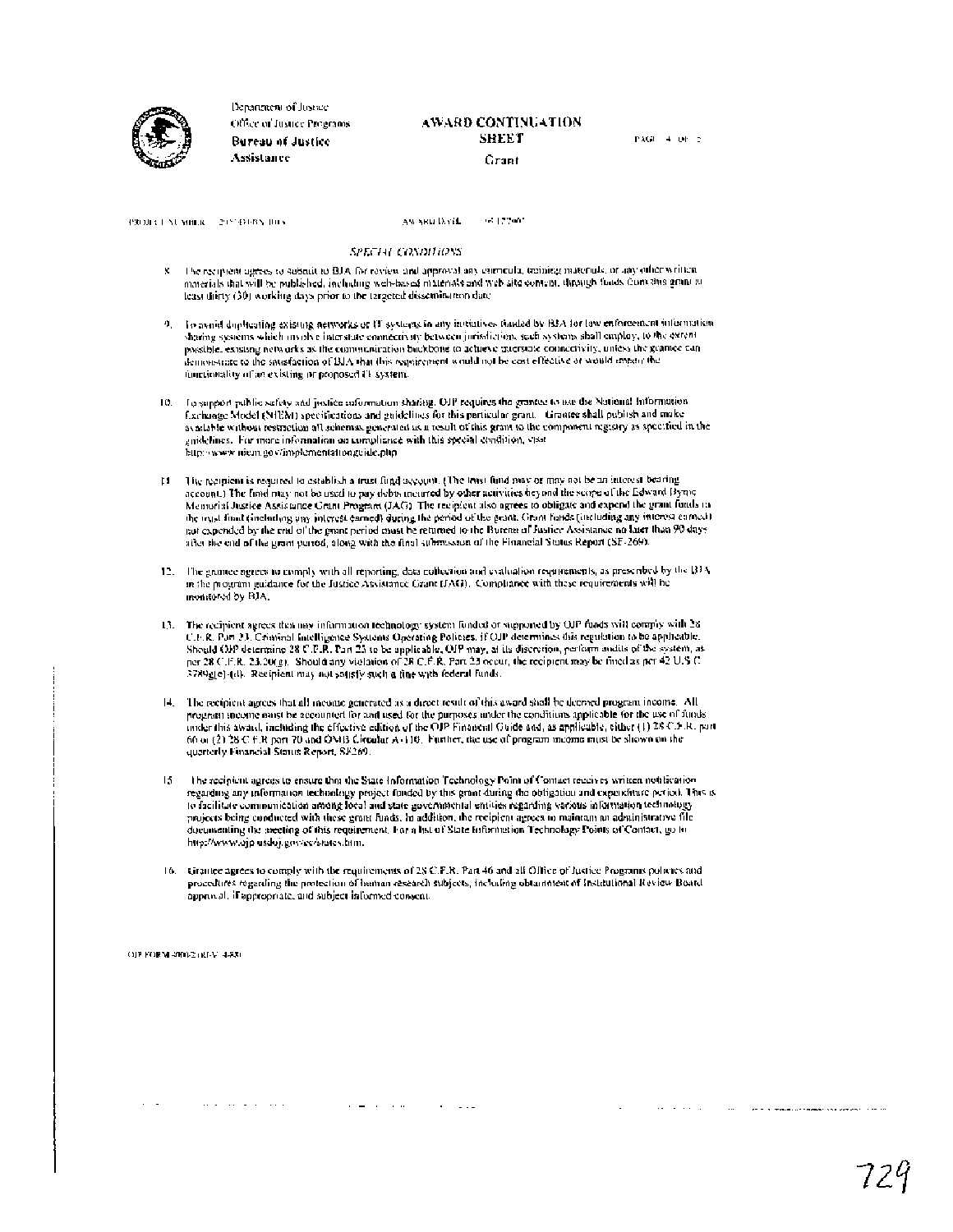

Department of Justice Office of bistice Programs. Bureau of Justice Assistance

#### AWARD CONTINUATION SHEET Grunt

PAGE is locus

PROBLEMS WINDOW COLLEGES AND

 $0\Delta$  (  $^{\circ}$   $100^{\circ}$ AW YRD DATE

#### SPECIAL CONDITIONS

- Grantee agrees to comply with all contidentiality requirements of 42 U.S.C. section 3789g and 28 C.F.R. Part 22 that 17 use applicable to collection, use, and revelation of data or information. Gramee further agrees, as a condition of gram approvai, to submit a Privacy Cortatione that is in accord with requirements of 28 C.F R Part 22 and, in particular, section 22.23.
- 18. "Applicants must certify that Limited Euglish Proficiency persons have meaningful access to the services under this represents ontained in the distribution includes discrimination on the basis of limited English proficemery (1.11").<br>In construction, National original discrimination includes discrimination on the basis of limited English assistance services, including and society with fitte Willenmonte, the major and social processing maginal services, including and society of passible when necessary. The U.S. Department on he accessed on the guidance for internet at www.lep.gov."
- 19. Recipient agrees that fluids provided under this award may not be used to operate a "pay-to-slay" program in any focal jail. Recipient forther agrees not to subaward funds to local jails which operate "pay-to-stay" programs.
- 20 Recipient may not obligate, expend or drawdown tunds until the Bureau of Justice Assistance, Office of Justice Programs (BJA) has received and approved the signed Memorandum of Understanding (MOU) between the disparate jurisdictions and has issued a Grant Adjustment Notice (GAN) releasing this special condition.
- Recipient may not obligate, expend or drawdown funds until the Bureau of Instite Assistance, Office of Instree  $\mathbf{E}$ Programs (BTA) has received documentation demonstrating that the state or local governing body review and or community notification requirements have been met and has issued a Grant Adjustment Notice (GAN) releasing this special condition.

OP LORN 4009 2 (REV. 4 Kb)

 $\ldots \ldots \ldots \ldots$ 

 $\mathcal{L}_{\text{max}}$  and  $\mathcal{L}_{\text{max}}$ 

7.31

 $\mathcal{L}$  and  $\mathcal{L}$  are the state of the sequence of  $\mathcal{L}$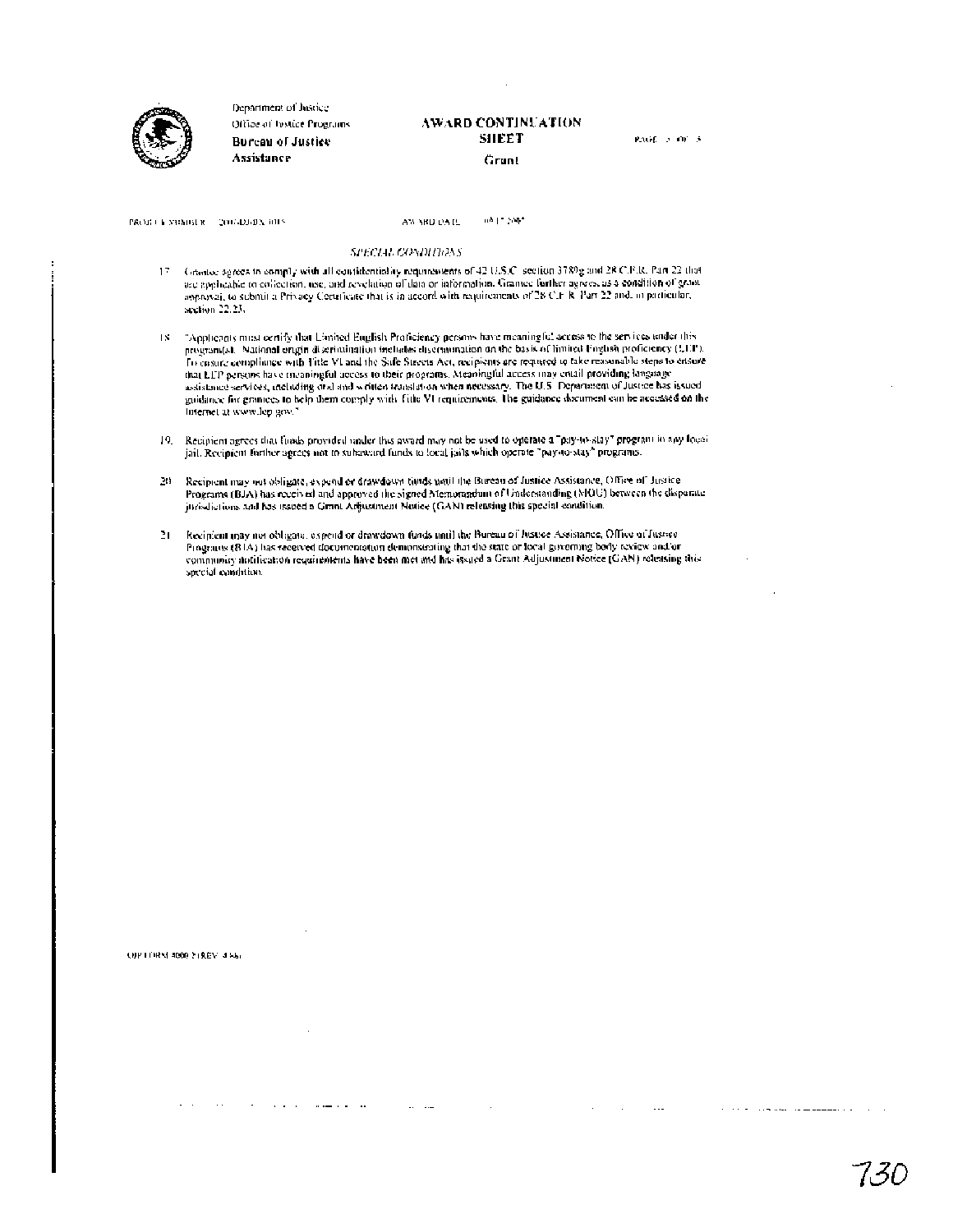## THE SATE OF CALIFORNIA **COUNTY OF PLACER COUNTY**

#### **INTERLOCAL AGREEMENT**  BETWEEN THE CITY O FROSEVILLE AND COUNTY OF PLACER COUNTY **2007 EDWARD BYRNE MEMORIAL JUSTICE ASSISTANCE GRANT (JAC) PROGRAM**

This agreement is made and entered into this  $20<sup>th</sup>$  day of July , 2007, by and between the COUNTY of Placer, hereinafter referred to as COUNTY, and the CITY of Roseville, hereinafter referred to as CITY, both of Placer County, State of California:

**WHEREAS,** each governing body, in performing governmental functions or in paying for the performance of governmental functions hereunder, shall make that performance or those payments from current revenues legally available to that party; and

**WHEREAS,** each governing body finds that the performance of this Agreement is in the best interests of both parties, that the undertaking will benefit the public, and that the allocation of costs fairly compensates the performing party for the services or functions under this agreement: and

**WHEREAS,** the CITY agrees that \$47,676 of JAG funds will be disbursed to the County for the Special Investigations Unit to reduce Children in a Drug-endangered Environment Program; and

**WHEREAS,** the City and County believe it to be in their best interests to allocate the JAG funds to the benefit of these programs.

## **NOW THEREFORE, the COUNTY and CITY agree as follows:**

#### **Section 1.**

CITY agrees that \$47,676 of JAG funds will be disbursed to the County

#### **Section 2.**

COUNTY agrees to use \$47,676 for the Special Investigations Unit to Reduce Children in a Drug-endangered Environment Program until expended for a period not to exceed September 30, 2008

#### **Section 3.**

Each agency shall assume responsibility and liability for the acts of its own officers, agents, or employees in connection with the performance of their official duties under this MOU. For tort liability purposes, no participating agency shall be considered the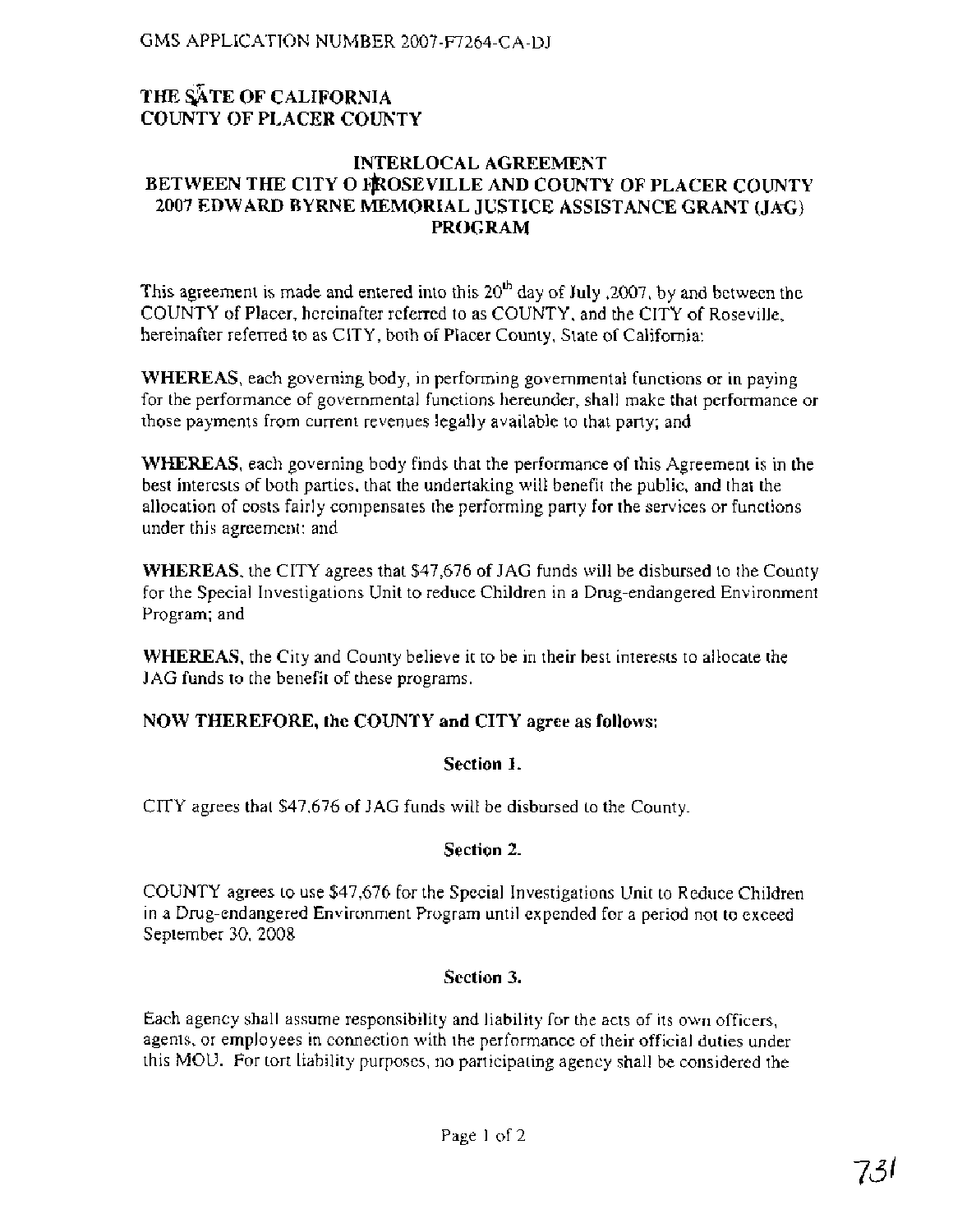agent of the other participating agency. Each participating agency shall be liable (if at all) only for torts of its own personnel that occur within the scope of their official duties.

## Section 4.

Each party to this agreement will be responsible for its own actions in providing services under this agreement and shall not be liable for any civil liability that may arise from the furnishing of the services by the other party.

## Section 5.

The parties to this Agreement do not intend for any third party to obtain a right by virtue of this Agreement.

## Section 6.

By entering into this Agreement, the parties do not intend to create any obligations express or implied other than those set out herein; further, this Agreement shall not create any rights in any party not a signatory hereto.

IN WITNESS WHEREOF, this Agreement has been executed by the partics hereto:

CITY OF ROSEVI Herne City Manager

APPROVED AS TO FORM: ATTEST: City Andrney

COUNTY OF Placer County

County Executive

Carten

County Counsel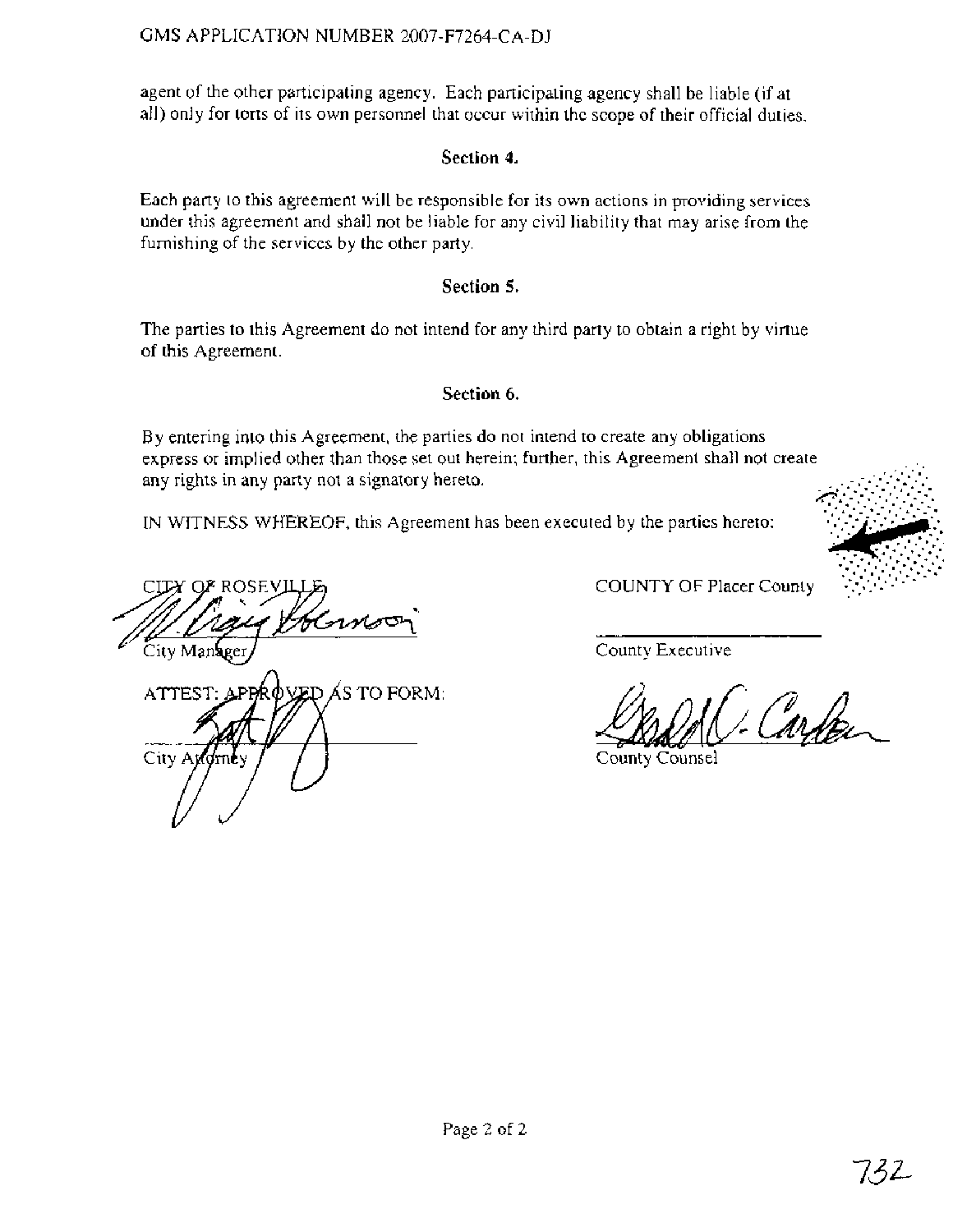#### RESOLUTION NO. 07-409

#### APPROVING AN INTERLOCAL AGREEMENT BETWEEN THE CITY OF ROSEVILLE AND COUNTY OF PLACER AND AUTHORIZING THE CITY MANAGER TO EXECUTE IT ON BEHALF OF THE CITY OF ROSEVILLE

WHEREAS, an Interlocal Agreement regarding 2007 Edward Byrne Memorial Justice Assistance Grant (JAG) Program, between the City of Roseville and County of Placer, has been reviewed by the City Council; and

NOW, THEREFORE, BE IT RESOLVED by the Council of the City of Roseville that said agreement is hereby approved and that the City Manager is authorized to execute it on behalf of the City of Roseville.

PASSED AND ADOPTED by the Council of the City of Roseville this <sup>1st</sup> day of August  $\ldots$ , 2007, by the following vote on roll call:

AYES COUNCILMEMBERS: Allard, Roccucci, Garcia, Garbolino, Gray

NOES COUNCILMEMBERS: None

ABSENT COUNCILMEMBERS: None

ATTEST:

**The** fcrcgoing instrument **is a** correct **copy**  of *the* original on fife **in this office.** 

ATTEST: City Clerk of the City of Roseville, California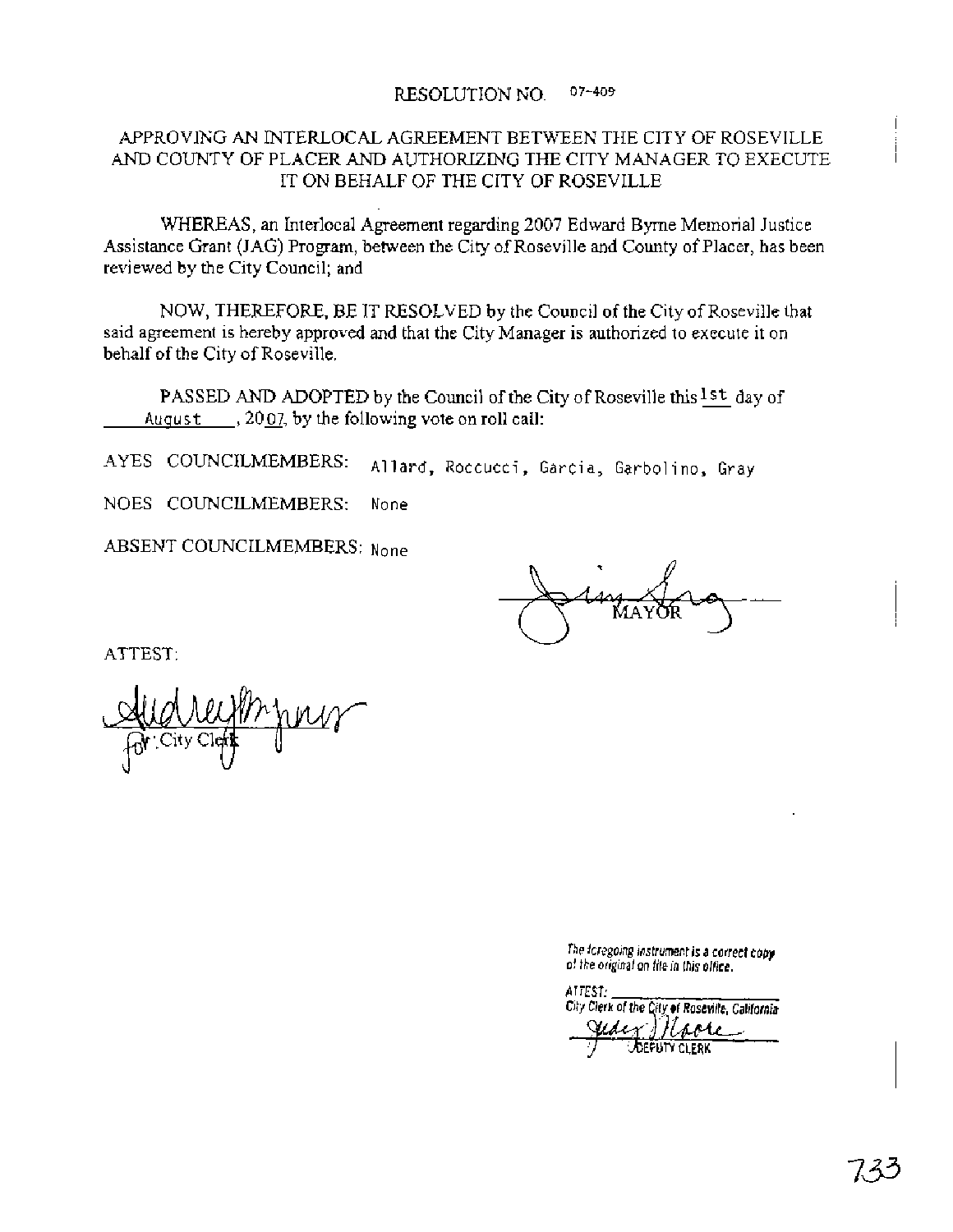| <b>APPLICATION FOR</b><br><b>FEDERAL ASSISTANCE</b>                                                 | 2. DATE SUBMITTED                     | Applicant Identifier                                                                                |  |  |  |
|-----------------------------------------------------------------------------------------------------|---------------------------------------|-----------------------------------------------------------------------------------------------------|--|--|--|
| 1. TYPE OF SUBMISSION                                                                               | 3. DATE RECEIVED BY<br><b>STATE</b>   | State Application Identifier                                                                        |  |  |  |
| Application Non-Construction                                                                        | 4. DATE RECEIVED BY<br>FEDERAL AGENCY | Federal Identifier                                                                                  |  |  |  |
| 5.APPLICANT INFORMATION                                                                             |                                       |                                                                                                     |  |  |  |
| Legal Name                                                                                          |                                       | Organizational Unit                                                                                 |  |  |  |
| Placer County Sheriff's Dept                                                                        | County Government                     |                                                                                                     |  |  |  |
| Address<br>2929 Richardson Dr #A<br>Aubum, California                                               |                                       | Name and telephone number of the<br>person to be contacted on matters<br>involving this application |  |  |  |
| 95603-2615                                                                                          | Dreher, Rosie<br>$(530) 889 - 7821$   |                                                                                                     |  |  |  |
| 6. EMPLOYER IDENTIFICATION NUMBER (EIN)                                                             |                                       | 7. TYPE OF APPLICANT                                                                                |  |  |  |
| 94-6000527                                                                                          |                                       | County                                                                                              |  |  |  |
| 8. TYPE OF APPLICATION                                                                              |                                       | 9. NAME OF FEDERAL<br><b>AGENCY</b>                                                                 |  |  |  |
| New                                                                                                 |                                       | Bureau of Justice Assistance                                                                        |  |  |  |
| 10. CATALOG OF FEDERAL DOMESTIC ASSISTANCE<br>NUMBER:<br>16.738                                     |                                       | 11. DESCRIPTIVE TITLE OF<br><b>APPLICANT'S PROJECT</b>                                              |  |  |  |
| <b>CFDA</b><br>EDWARD BYRNE MEMORIAL JUSTICE<br>TITLE:<br>ASSISTANCE GRANT PROGRAM                  | Anti-Drug Activities                  |                                                                                                     |  |  |  |
| 12. AREAS AFFECTED BY PROJECT                                                                       |                                       |                                                                                                     |  |  |  |
| Unincorporated areas of County as well as the City of Roseville, Lincoln, Loomis, Auburn and Colfax |                                       |                                                                                                     |  |  |  |
| 13. PROPOSED PROJECT<br>Start Date:<br>September 01, 2007<br>End Date:<br>August 31, 2008           |                                       | 14. CONGRESSIONAL<br><b>DISTRICTS OF</b>                                                            |  |  |  |
|                                                                                                     |                                       | a. Applicant<br>b. Project<br>CA04                                                                  |  |  |  |
| 15. ESTIMATED FUNDING                                                                               |                                       | 16. IS APPLICATION SUBJECT                                                                          |  |  |  |
| Federal                                                                                             | \$47,676                              | TO REVIEW BY STATE<br><b>EXECUTIVE ORDER 12372</b>                                                  |  |  |  |
| Applicant                                                                                           | \$0                                   | PROCESS?                                                                                            |  |  |  |
| <b>State</b>                                                                                        | \$0                                   | Program is not covered by E.O.                                                                      |  |  |  |
| Local                                                                                               | \$0                                   |                                                                                                     |  |  |  |
| Other                                                                                               | \$0                                   |                                                                                                     |  |  |  |
| Program Income                                                                                      | \$0                                   | 17. IS THE APPLICANT                                                                                |  |  |  |

https://grants.ojp.usdoj.gov/gmsexternal/applicationReview.do?print=yes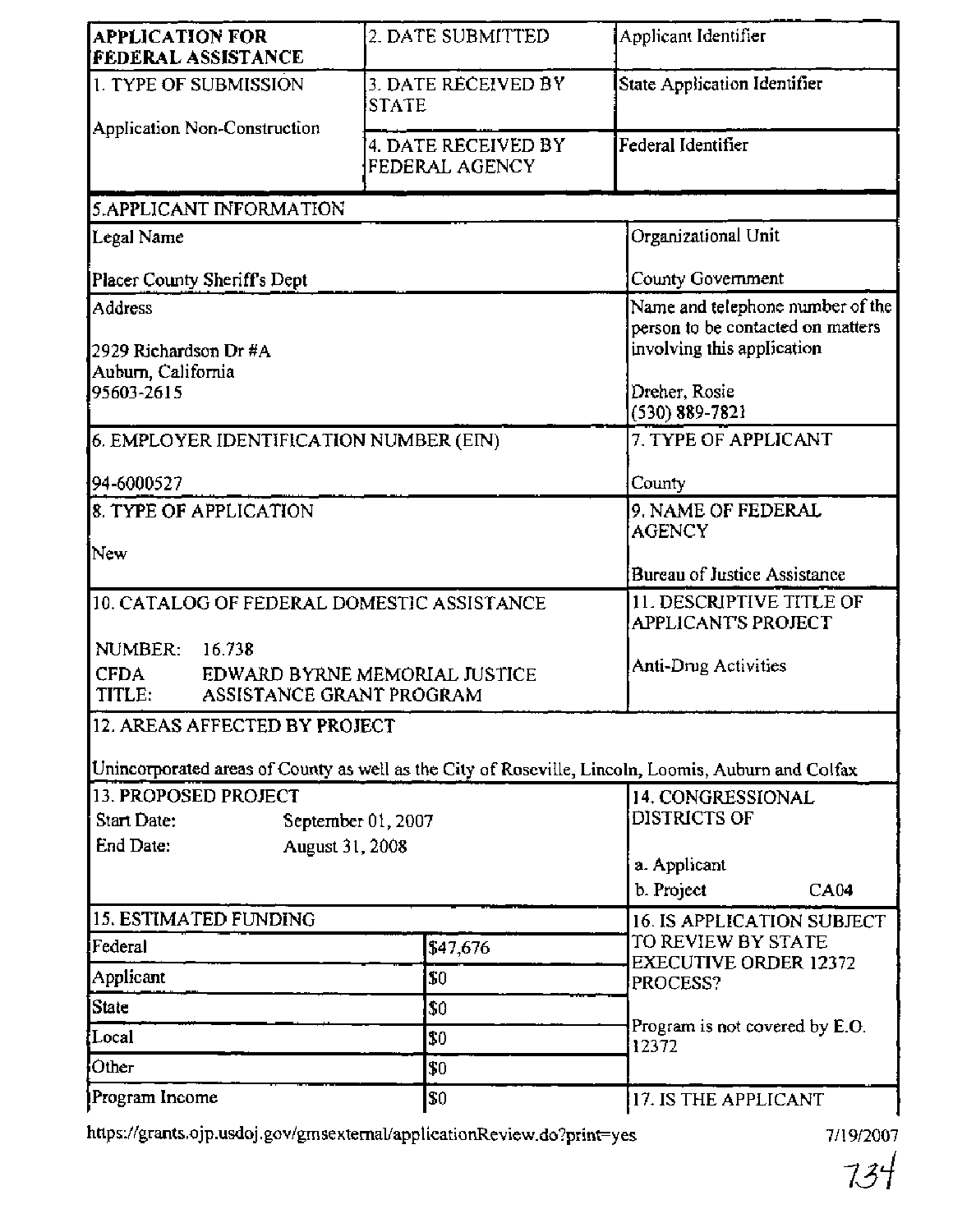| <b>TOTAL</b>                                                                                                                                                                                                                                                                               | 1\$47,676 | DELINQUENT ON ANY<br><b>FEDERAL DEBT?</b> |  |  |
|--------------------------------------------------------------------------------------------------------------------------------------------------------------------------------------------------------------------------------------------------------------------------------------------|-----------|-------------------------------------------|--|--|
|                                                                                                                                                                                                                                                                                            |           |                                           |  |  |
| 118. TO THE BEST OF MY KNOWLEDGE AND BELIEF, ALL DATA IN THIS APPLICATION<br>PREAPPLICATION ARE TRUE AND CORRECT, THE DOCUMENT HAS BEEN DULY<br>AUTHORIZED BY GOVERNING BODY OF THE APPLICANT AND THE APPLICANT WILL<br>COMPLY WITH THE ATTACHED ASSURANCES IF THE ASSISTANCE IS REQUIRED. |           |                                           |  |  |

**Close Window**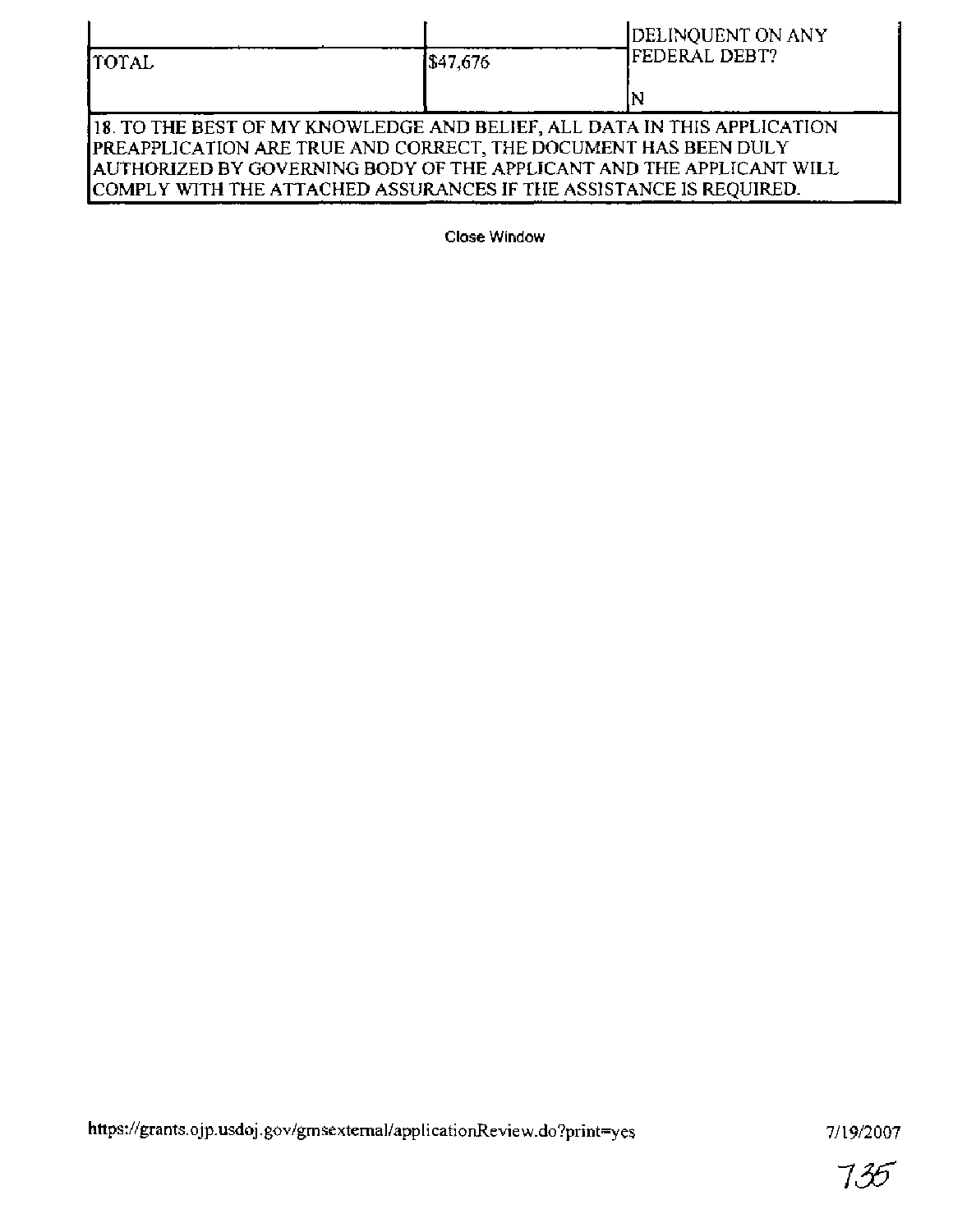**U.S. Department of Justice Office of Justice Programs**  Bureau of Justice Assistance - - - -

#### **BUDGET NARRATIVE**

Justice Assistance Grant Anti-drug Enforcement Program (ADA) Reduce Children in a Drug-endangered Environment

#### **Personnel** - **salary**

The personnel needed to implement this project goal for  $FY$  2007  $-$  2008 is the Sr. Probation Officer for the Special Investigations Unit. This person is responsible for providing the liaison, investigative, coordination and follow-up services to implement the program goal of reducing the number of children in a drug-endangered environment as outlined in the program project summary. This is the staff designated to perform these duties. Funding reductions from the State ADA and county budget constraints will require this position to be reduced or eliminated if alternative funding is not acquired. This program goal cannot be met without this funding augmentation. With the loss of funding, staffing would have to be reduced. Part of the JAG guidelines indicate that previous funds provided through Byrne would be eligible for these revised grant monies. This grant will provide 35% in the amount of \$47,676. For the salary portion alone this is **\$3** 1,466.

#### **Personnel** - **Benefits and employee costs**

The benefits and employee costs for 35% of this position total the remaining amount of \$16,210. This includes proportionate share of benefits and employee-related costs such as general liability and employee benefits.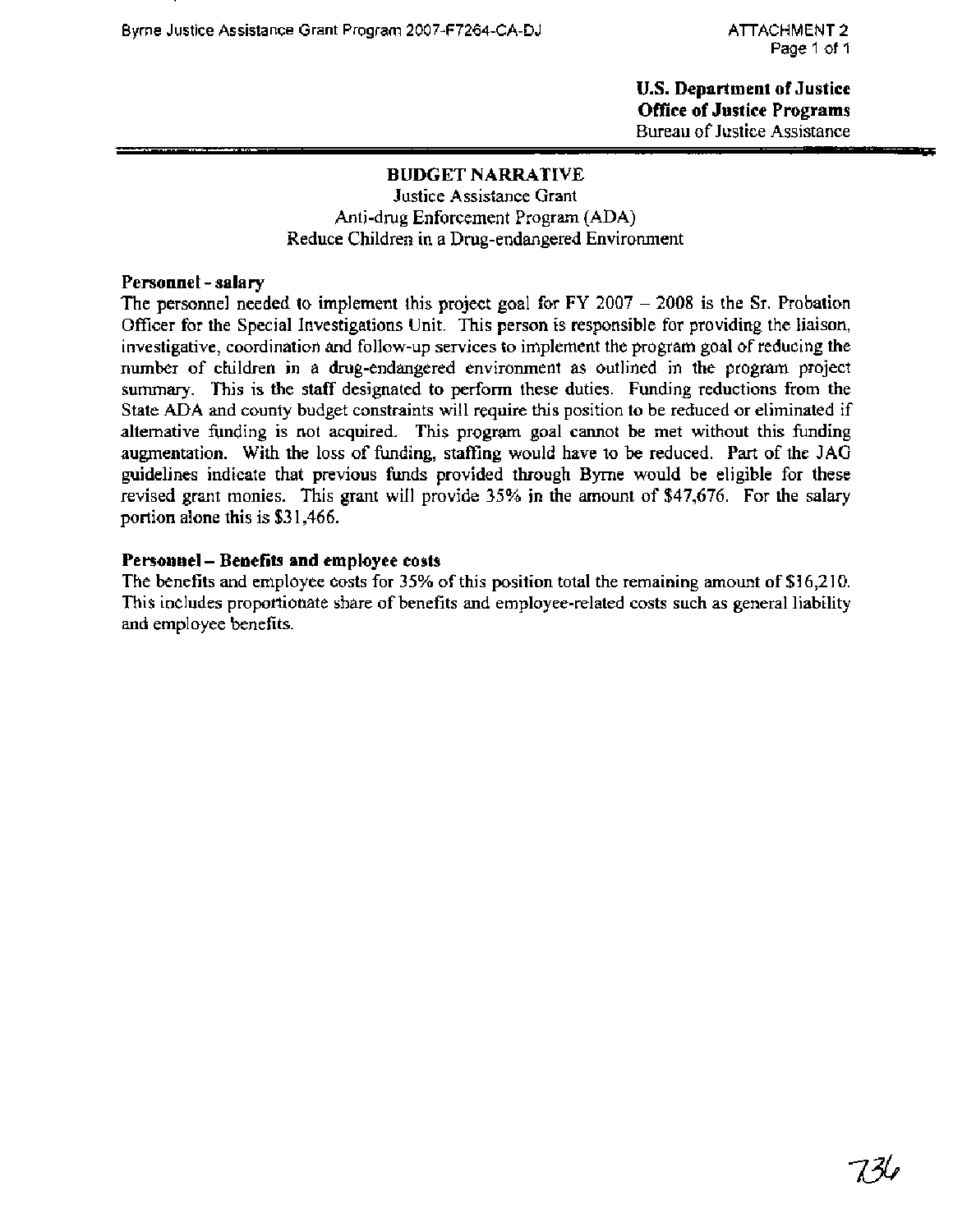**U.S. Department of Justice Office of Justice Programs**  *Bureau of Justice Assistance* 

#### **PROJECT SUMMARY NARRATIVE**

Justice Assistance Grant Anti-Drug Enforcement Program (ADA) Reduce Children in a Drug-endangered Environment

The two major goals of the Anti-drug Enforcement Program are to reduce illegal activities of targeted offenders through law enforcement, prosecution, probation, and to reduce the number of children in a drug endangered environment. Staff costs continue to increase for this countywide monitoring and enforcement effort while Byrne funds through the State continue to diminish. The special investigations unit (SIU) is currently utilizing the limited State Byrne funds to help cover the costs of one deputy sheriff, one probation officer and one district attorney clerical staff. Further reductions are expected to occur in this program. This adversely impacts meeting the goals of this program. One key component of this program to be impacted is reducing the number of children in a drug-endangered environment. The probation officer carries out a major part of this program goal. Justice Assistance Grant funds of \$47,676 for FY 2007/2008 are being requested to offset the reductions to fund the probation officer that plays a key role in achieving this critical program goal. This constitutes 35% of the cost of the Probation officer salaries, benefit and general liability costs. The remaining *65%* of the cost of this individual will be paid with County funds.

The probation officer working in SIU monitors high-risk situations for children in Placer County. This officer works as a liaison between SIU, the Courts and other County departments. SIU works with school resource officers in Placer County to identify individuals who are selling drugs at local schools and to help determine what drugs are being sold. SIU has an outstanding relationship with Placer County Child Protective Services, ACCESS. SIU assists on home visits to look for signs and symptoms of drug use. Any investigation that involves drugs where a child is associated, ACCESS is called and responds to assist in the documentation to prosecute the parents and provide for the safekeeping of the children. Much of this effort is achieved through the SIU liaison.

Access also refers cases to SIU when a drug-endangered environment is suspected. SIU investigates and removes children fiom homes where parents have been using drugs. SIU arrests adults for drug-related child endangerment. SIU gathers and compiles statistical information resulting fiom these activities through investigative reports, case activity reports, and information from ACCESS, Probation and Drug Court. Information is also gathered by the District Attorney's office ffom their court documents. SIU is working with the school resource officers in Placer County, attempting to identify individuals who are selling drugs at local schools and determine what drugs teenagers are using. SIU has 73 open cases which are pending prosecution at this time. SIU seized one methamphetamine lab in the last 3 months. From